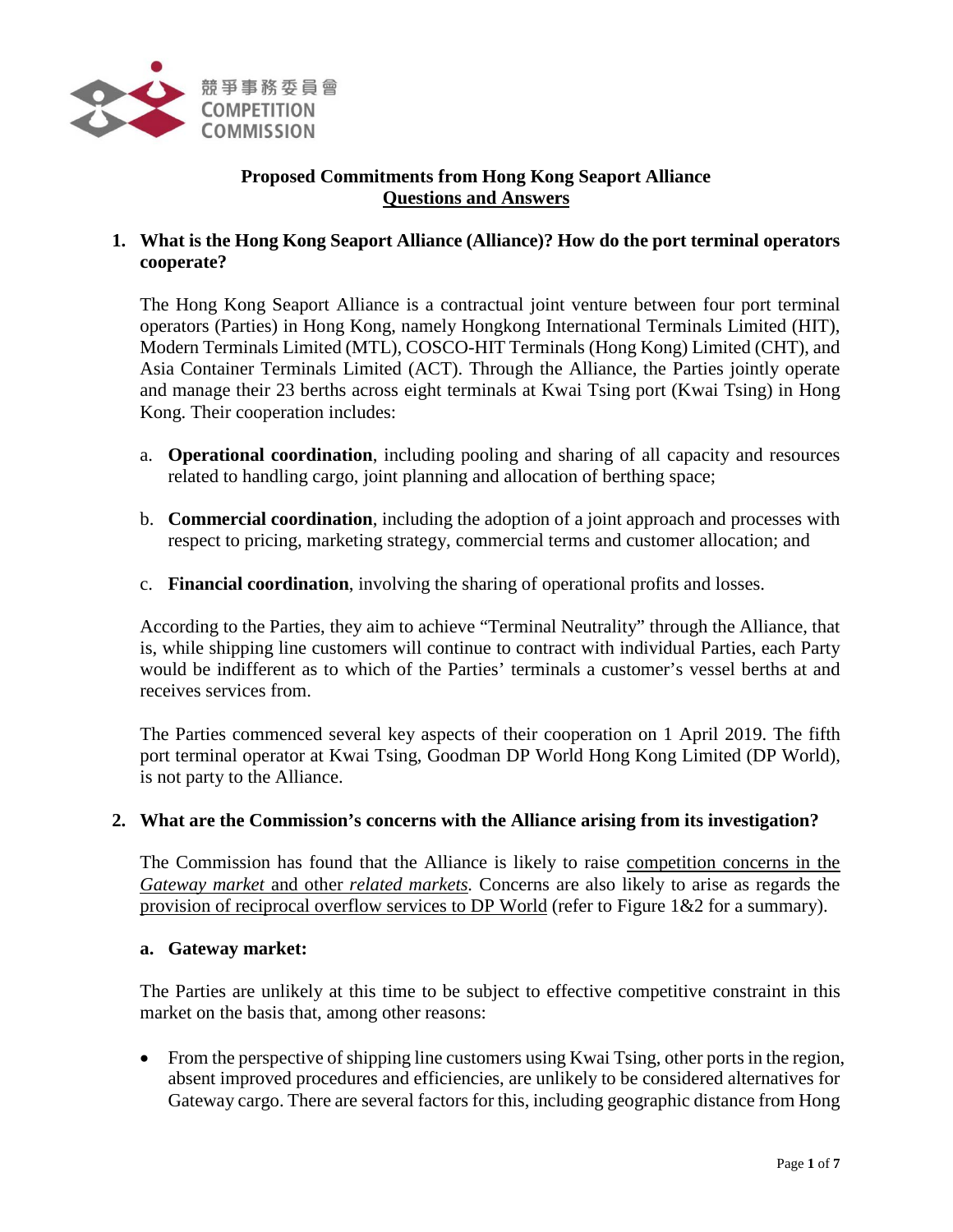

Kong, customs procedures and Kwai Tsing's superior ability to handle particular types of cargo, such as time-sensitive cargo.

• The Parties' combined market share in the Gateway market of Kwai Tsing is very high (over 90% in 2018), and DP World as the Parties' only competitor at Kwai Tsing has limited capacity to operate as an alternative supplier.

As such, the Parties, without effective competitive constraint, could potentially increase charges, or reduce service levels, to the detriment of their shipping line customers.

#### **b. Related markets**

Regarding the provision of services for Gateway cargo to customers other than shipping lines (such as truck operators and freight forwarding companies etc.), the Alliance could potentially allow the Parties to raise charges for these services. The Port Security Charge imposed on truck drivers for permitting entry into the secure cargo area of the Parties' premises is an example of such a charge.

As regards the provision of reciprocal overflow services to DP World, which allow DP World to request that its vessels berth at the Parties' berths where its own berth does not have capacity, the Alliance could potentially allow the Parties to increase the rates they charge to DP World or stop providing it overflow services altogether.

# **3. Why is the Alliance not likely to give rise to competition concerns in the International Transshipment and Barge Transshipment markets?**

The Parties are likely to be subject to effective competition from other terminal operators in these markets on the basis that, among other reasons:

- The Parties' shipping line customers have several alternative suppliers of services at major ports in East Asia (in the case of International Transshipment cargo) and at ports in the Pearl River Delta, in particular Nansha and Shekou/Chiwan (in the case of Barge Transshipment cargo) (refer to Figure 3 and 4).
- The Parties' combined market share in these two markets are not at a level giving rise to concerns in light of the specific market dynamics in both markets (being less than 10% in the International Transshipment market and less than 30% in the Barge Transshipment market in 2018).

Hence, the Alliance is not likely to give rise to competition concerns in the International Transshipment and Barge Transshipment markets.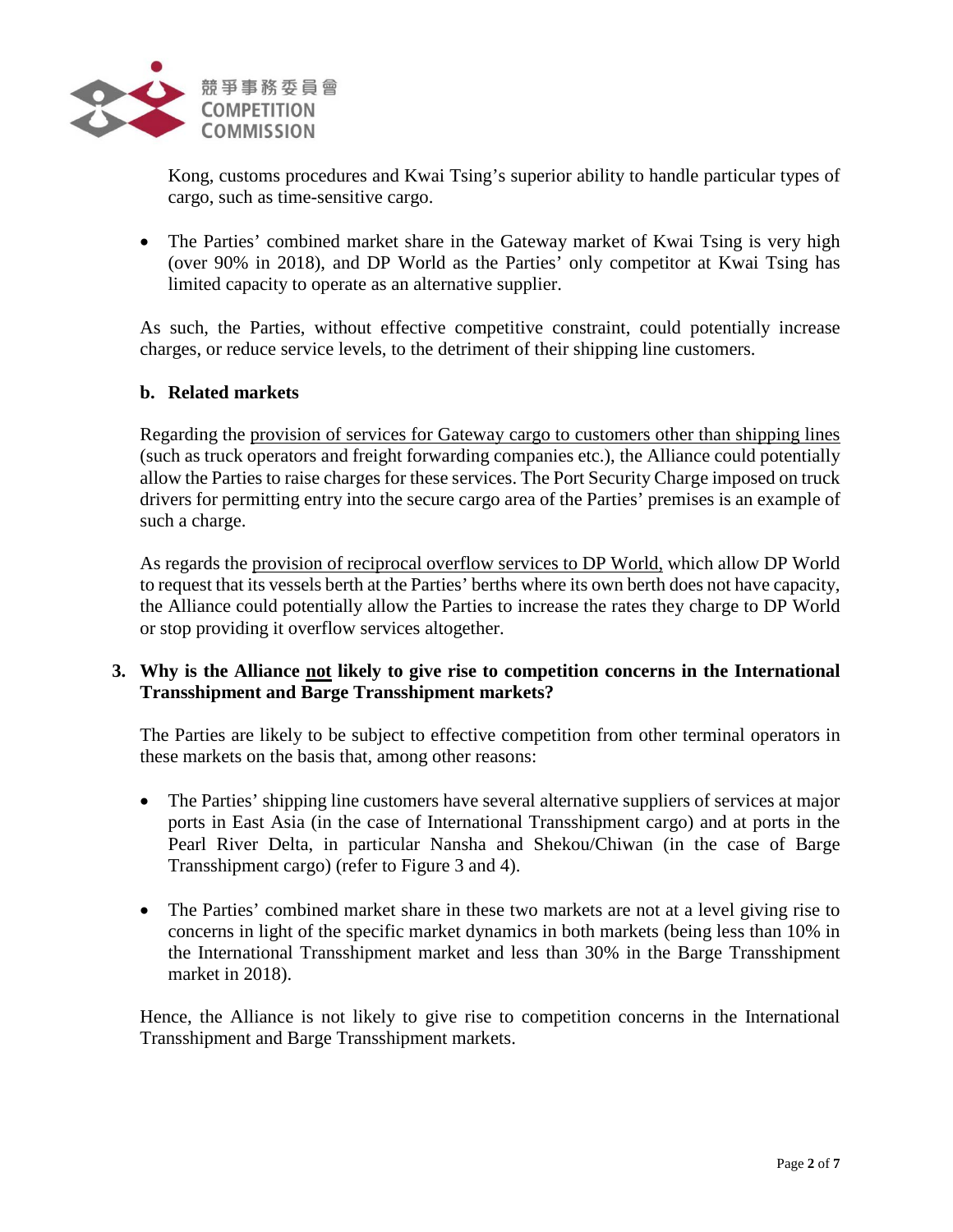

# **4. The Parties claimed that the Alliance would give rise to various efficiencies at Kwai Tsing port generating benefits to shipping line customers. What are the Commission's views on this?**

The Commission acknowledges that the Alliance could give rise to certain benefits, especially from the perspective of shipping line customers in the *International Transshipment* and *Barge Transshipment markets*. These include reductions in inter-terminal trucking trips as a result of joint berth planning by the Parties, and more efficient movements of containers in the yard due to the joint use and planning of yard space. Several of the Parties' shipping line customers also confirmed to the Commission that this would be the case.

However, in light of the extent of the anti-competitive effects identified in the *Gateway market*, the Commission considers that the relevant efficiency claims do not meet the requirements of the efficiency exclusion under the Competition Ordinance. For example, it has not been shown that the Alliance "will not afford the Parties the possibility of eliminating competition in respect of a substantial part of goods and services", as required by the efficiency exclusion. Therefore, the Alliance is not excluded from the application of the First Conduct Rule under the efficiency exclusion.

#### **5. What are commitments under section 60 of the Competition Ordinance?**

Under section 60 of the Ordinance, the Commission may at any stage accept a commitment to take any action or refrain from taking any action from parties under investigation, where the Commission considers it appropriate to address its concerns about a possible contravention of a competition rule.

If the Commission accepts a commitment, it may agree to terminate its investigation and not to bring proceedings in the Competition Tribunal regarding the matters covered by the commitments, or terminate them if it has already brought proceedings. The Ordinance does not require parties offering commitments to make any admission of a contravention. If a person fails to comply with the commitment, the Commission may bring enforcement action in the Tribunal.

#### **6. What are the benefits of the proposed commitments to relevant stakeholders?**

#### *Shipping lines*

Under the proposed commitments, the Parties' charges for Gateway cargo are to be capped at the level that applied prior to the implementation of the Alliance (subject to indexation), while the Parties also commit to meeting particular service level metrics specific to Gateway cargo. This serves to ensure that shipping lines do not suffer from higher charges or lower service levels in the Gateway market as a result of the Alliance. At the same time, the proposed commitments retain the flexibility for the shipping lines to request different charge or service levels, should this be more commercially attractive to them.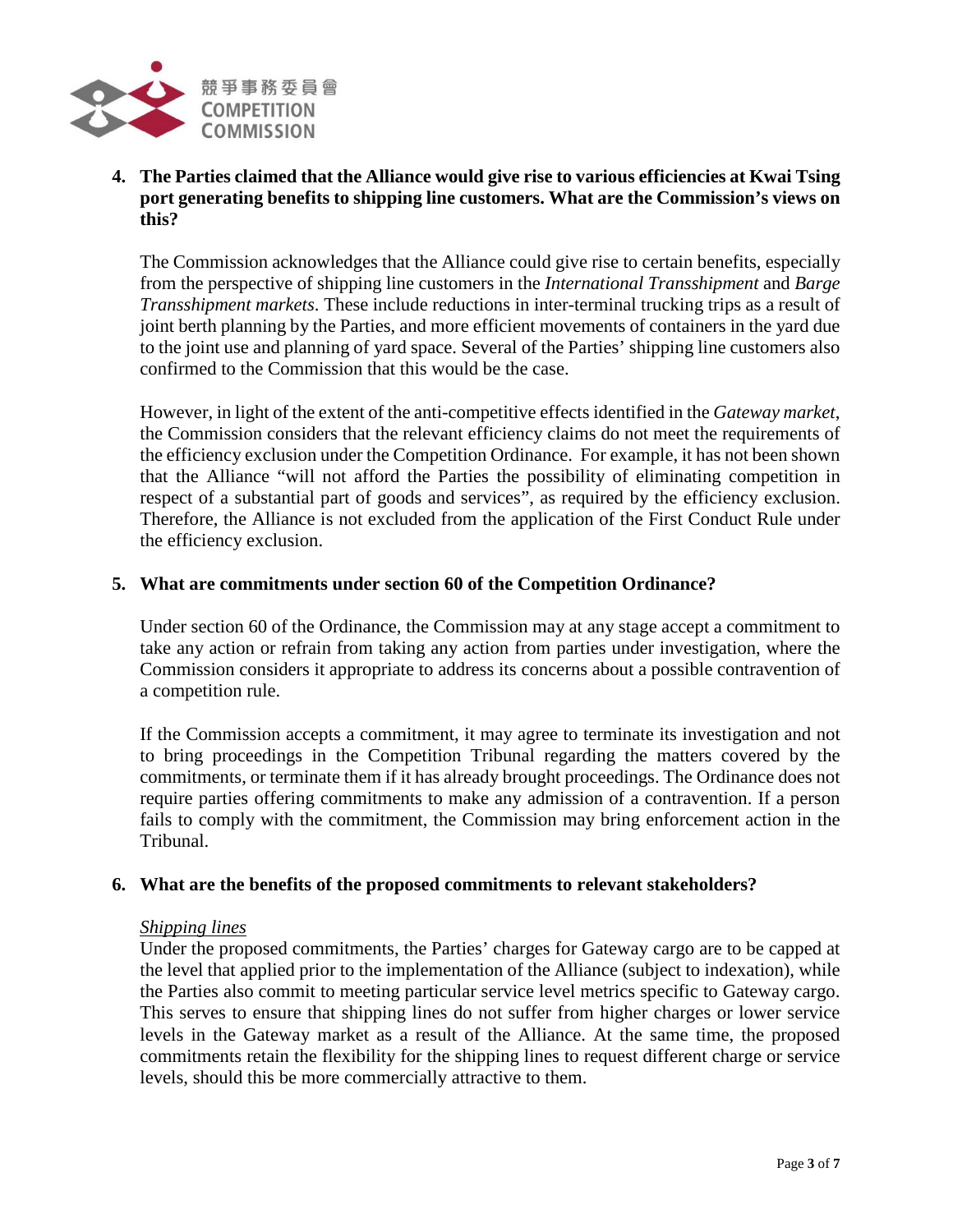

Furthermore, the proposed commitments may allow shipping lines to benefit from certain efficiencies expected to arise from the Alliance, particularly in the International Transshipment and Barge Transshipment markets, for example as a result of the joint berth allocation arrangements under the Alliance.

#### *Truck operators and freight forwarders*

The Parties' acquisition of market power in the Gateway market could also affect other parties which use the port for Gateway cargo. The proposed commitments are designed to ensure that port users such as truck operators and freight forwarders that use services relating to Gateway cargo, in particular those related to port access, delivering and picking up containers, would not see any increase in those charges (subject to indexation), and that charges for any new services in future are reasonable. The service level commitments would ensure such users have adequate access to the port gate and will be guaranteed an efficient external truck turnaround time.

#### *Shippers*

The proposed commitments are designed to neutralise any anti-competitive effects stemming from the Alliance, while also allowing the operation under the Alliance to continue. The continuation of the Alliance is expected to produce certain efficiencies for the port of Hong Kong, which may benefit shippers.

#### *Operator of CT3*

The proposed commitments are designed to ensure that the operator of CT3 which is not a party to the Alliance, will continue to benefit from reciprocal overflow arrangements with the Parties at reasonable rates (subject to indexation), so that it is able to continue to provide quality services to its customers.

#### **7. Why are commitments suitable in this case?**

The Commission considers that the proposed commitments, if accepted by the Commission, would represent an effective and appropriate remedy, which would be proportionate to the conduct in this case. First, the proposed commitments should neutralise the risks of pricing or other anti-competitive effects arising in the Gateway and related markets, promptly and before they materialise, thus avoiding harm to the Alliance's customers and other port users.

Second, the proposed commitments would allow the parties to the Alliance to continue their cooperation. In this context, the Commission found that the Alliance is unlikely to give rise to anti-competitive effects in two of the three primary markets (Barge Transshipment and International Transshipment), while the Alliance may result in more efficient operations at the port.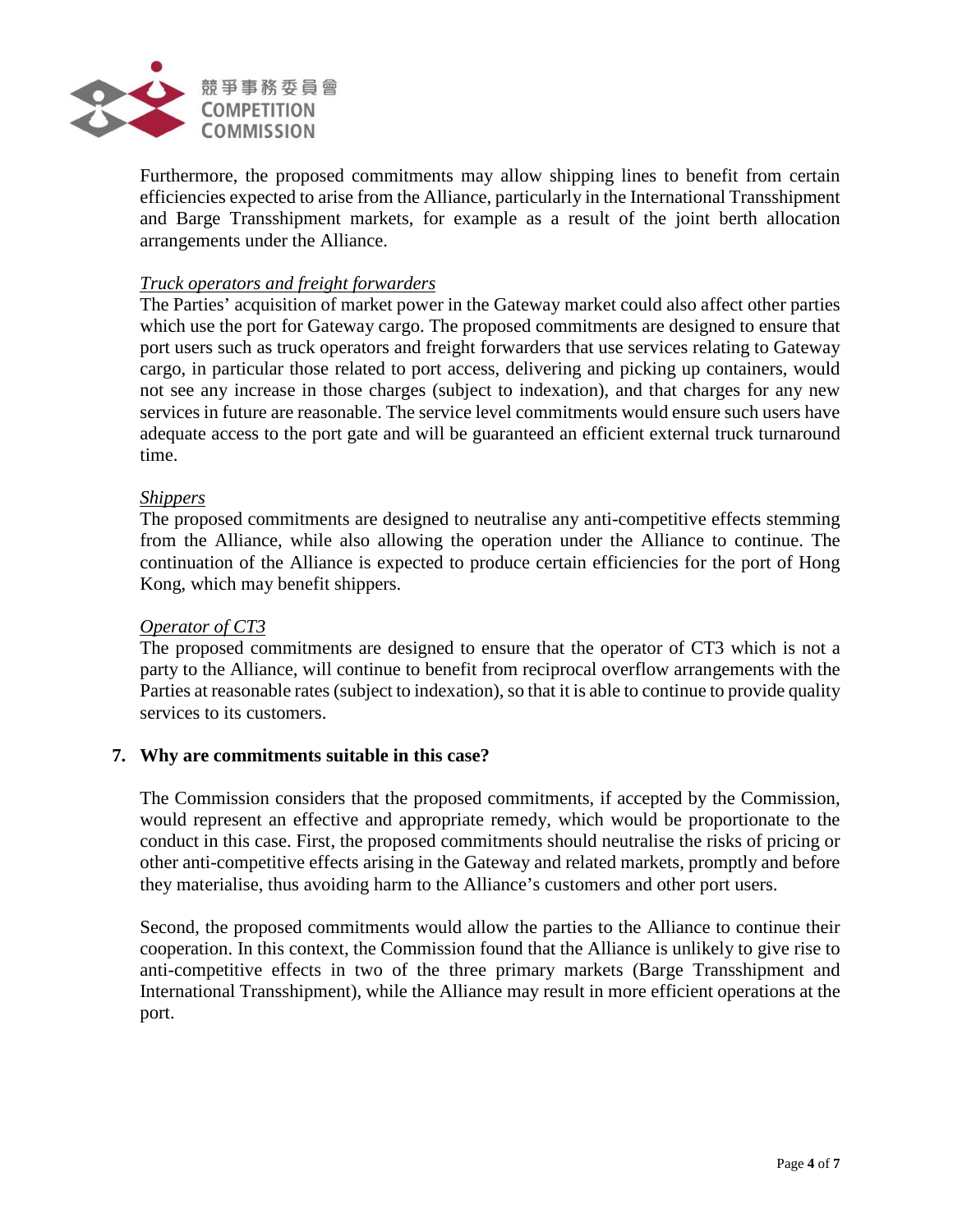

# **8. Why is the term of most of the proposed commitments limited to 8 years rather than the duration of the Alliance?**

According to the Commission's investigation, there is some evidence that other ports in the Pearl River Delta will expand and improve their efficiency in handling Gateway cargo in the coming years, meaning that the Parties may be subject to more significant competitive constraint in the Gateway market from outside Kwai Tsing, in turn lessening the need for several of the proposed commitments. However, the available evidence is unclear as to the imminence and extent of these developments. In the circumstances, the Commission considers that the proposed duration of 8 years for most of the proposed commitments to be appropriate.

In addition, the proposed commitments would permit the Parties to make a reasoned request to the Commission to conduct a review of the commitments after 5 years, while the Commission would have the right to review the proposed commitments at any time under the Ordinance.

#### **9. Did the Parties cooperate with the Commission's investigation?**

The Parties cooperated with the Commission in its in-depth investigation, providing information and documents on a voluntary basis in response to the Commission's questionnaires. In order to address the competition concerns uncovered by the Commission, the Parties indicated their willingness to offer commitments under section 60 of the Ordinance. The Commission and the Parties engaged in extensive discussions about the terms of possible commitments that the Commission would consider adequate, which resulted in the proposed commitments offered by the Parties.

#### **10. How to submit comments to the Commission on the proposed commitments?**

Interested parties are invited to submit representations on the proposed commitments to the Commission **no later than 18:00 on 26 August 2020** by one of the following means:

- a. (Preferred) Email to Consultation@compcomm.hk, with the case reference number EC/03AY quoted in the subject line of the email
- b. Fax to +852 2522 4997
- c. Post to:

Representations on Case EC/03AY Competition Commission 19/F South Island Place 8 Wong Chuk Hang Road Wong Chuk Hang

Representations received after the deadline will not be considered.

(Please see *Appendix* on the next page)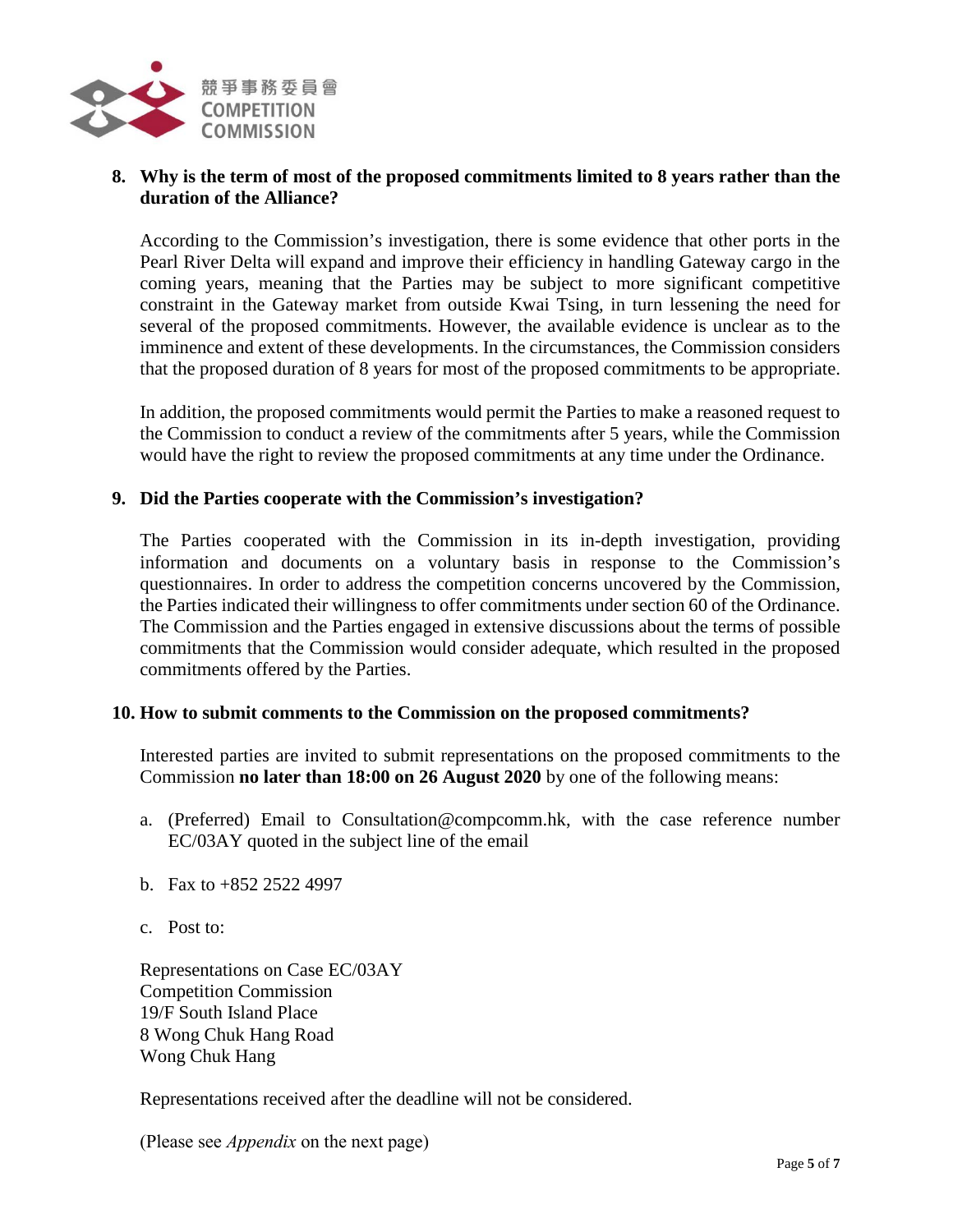

# **Appendix**

# *Figure 1: Primary markets*

| <b>International Transshipment Market</b> |                                         |
|-------------------------------------------|-----------------------------------------|
|                                           | <b>Competition concerns: NOT likely</b> |
| <b>Barge Transshipment Market</b>         |                                         |
|                                           | <b>Competition concerns: NOT likely</b> |
| <b>Gateway Market</b>                     |                                         |
|                                           | <b>Competition concerns: Likely</b>     |

# *Figure 2: Related Markets*

| Provision of various services at Kwai Tsing to customers other than the shipping lines                                                                                                    |                                     |
|-------------------------------------------------------------------------------------------------------------------------------------------------------------------------------------------|-------------------------------------|
| For example, Port Security Charge imposed on<br>truck drivers<br>mm                                                                                                                       | <b>Competition concerns: Likely</b> |
| <b>Provision of reciprocal overflow services to operator of CT3 (currently DP World)</b>                                                                                                  |                                     |
| Tsing Yu青衣<br>CT9S<br>ecution Bridge<br>Military of<br><b>Rambler Channel</b><br><b>CTBW</b><br><b>ACT</b><br>CT2<br><b>The Second</b><br>CTBE<br>Stonecutters<br>Kwai Chung 奖满<br>Island | <b>Competition concerns: Likely</b> |